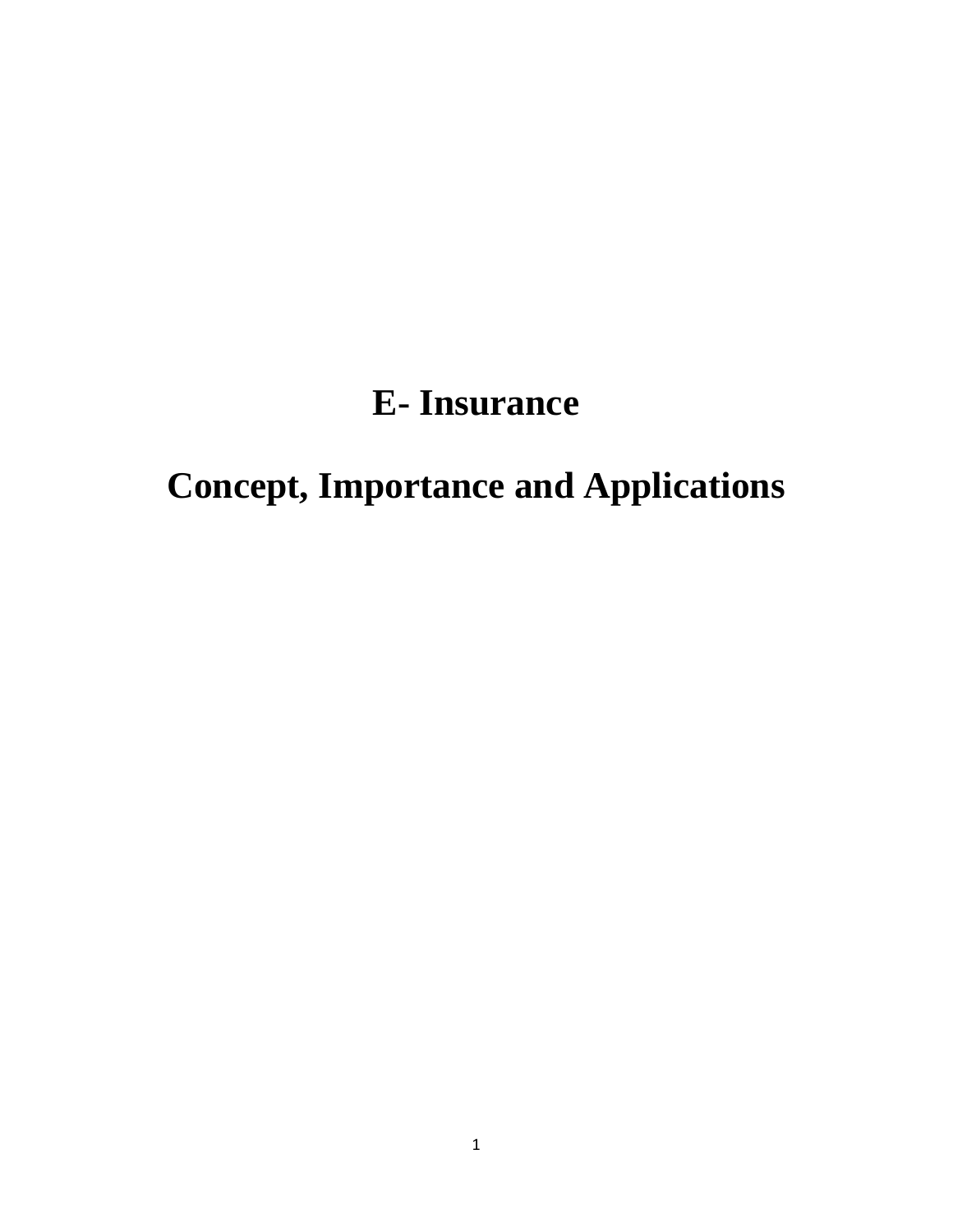### **E- Insurance: Concept, Importance and Applications**

#### **Abstract:**

 The main objective of this paper is to identify the concept of e-insurance and determining the most common applications used by insurance companies. Today's rapid growth of information technology, artificial intelligence and technological advances forced insurance sector to change traditional strategies and adopt new technologies to improve insurance services. E-insurance means adopting technological methods in providing insurance services including promotion, negotiation of insurance policies. Practicing all insurance services through online channels would improve insurance services, facilitate interaction with all kinds of customers, increase productivity and sales levels and reduce costs of insurance companies. The present paper is organized as follows: the first section, introduction to the current paper. The second section, identifying e-insurance concept, advantages and limitations of e-insurance. The third section, reviewing the most common applications of e-insurance. Finally, introducing the supervision authority of e-insurance.

#### **Keywords:**

Insurance Industry; E-Insurance; E-Commerce; Information Technology; Cyber insurance; Insure Tech.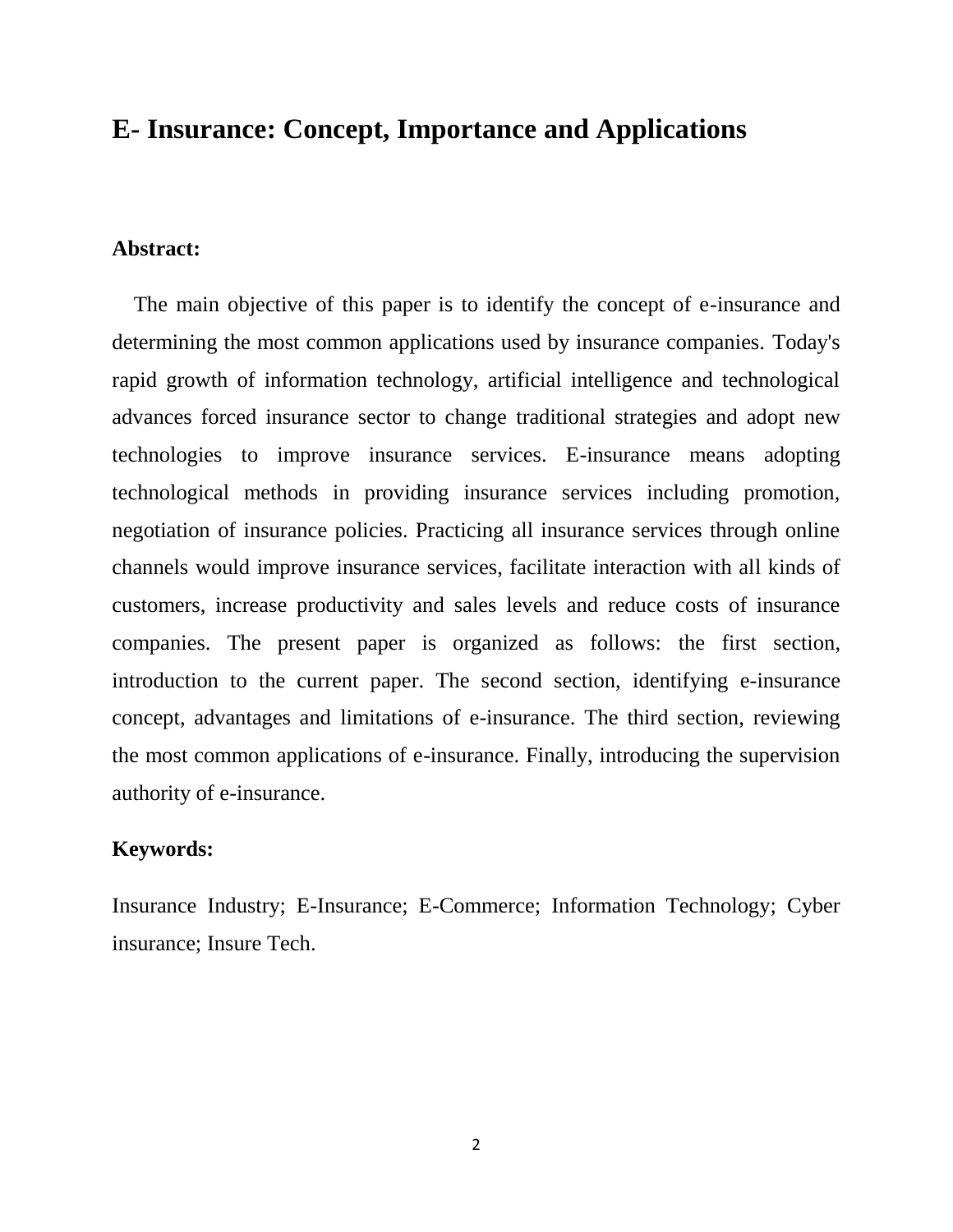#### **1. Introduction:**

 In recent decades, the world has witnessed different forms of technological advances, internet-based development, volatile economic conditions and electronic environment. Therefore, conditions and strategies of business enterprises are changing every day to meet the changeable demands of different kinds of customers. Hence, keeping abreast with technological development is becoming more important than others to increase the competitive advantage of enterprises. In the last decade the insurance sector in Egypt has become one of the financial sectors that play a vital role in the sustainable development process of the national economy. Thereby, insurance companies have to adopt new technologies and strategies to attract new customers. Electronic Insurance (E-insurance) is one of the new strategies that appeared in the last decade. E-insurance means using technology in providing insurance services and responding to the expectations of global clients (Saeed, 2012).

#### **1.2. Research Problem:**

Insurance companies are facing excessive challenges of new technologies, internetbased restrictions and internationalization of markets. Furthermore, the demands and expectations of nowadays globally customers became a major challenge for any business. This research aims at identifying how the insurance sector would face and keep up with these challenges.

#### **1.3. Research Objective:**

The main objective of this research paper is to investigate the impact of modern information, new technologies on improving insurance industry. To achieve this main objective the following sub-objectives should be achieved: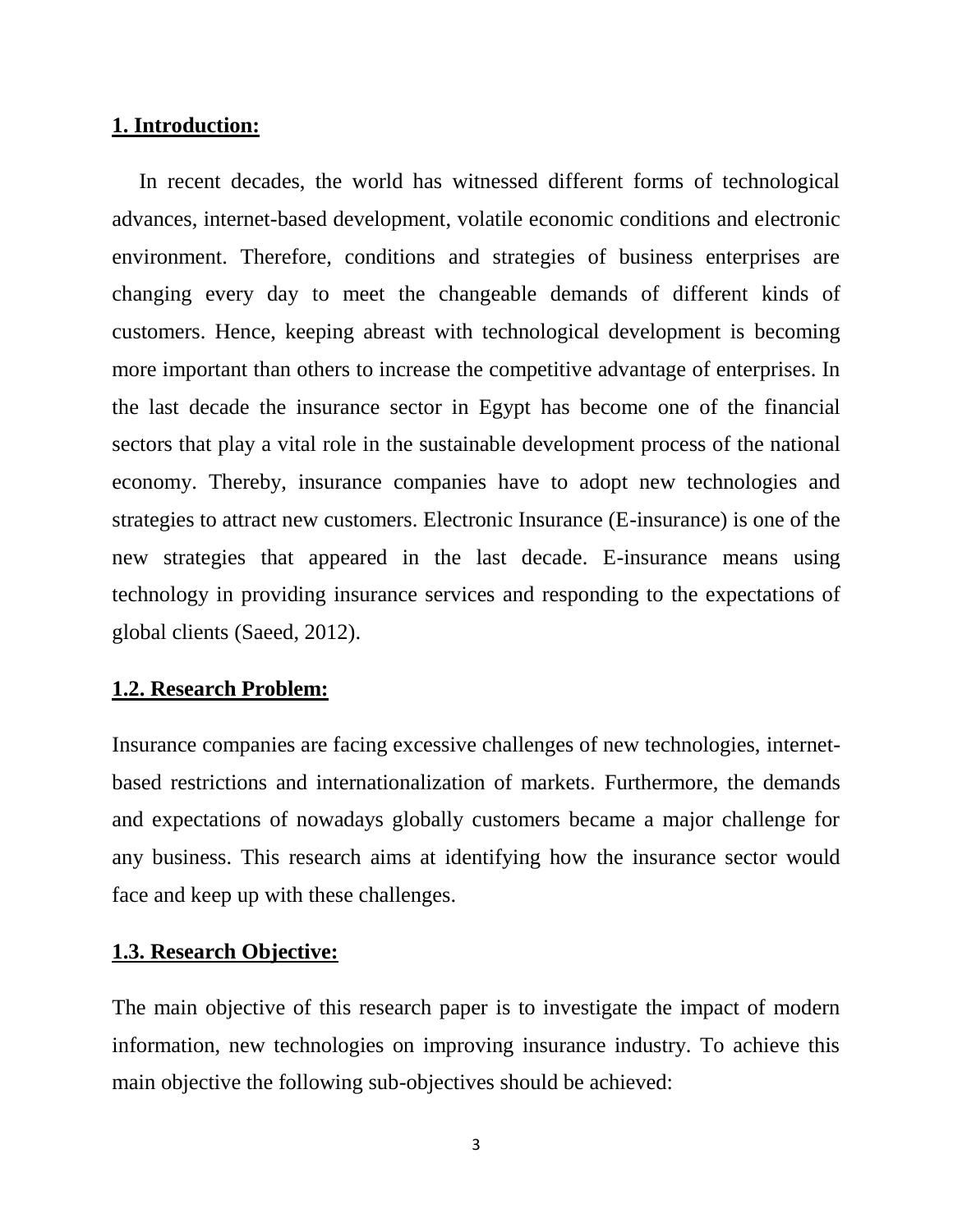- 1- Investigating the importance of e-insurance and its limitations.
- 2- Identify the most common applications of e-insurance.

#### **1.4. Research Importance:**

This paper is providing insights into the importance of e-insurance as a vital strategy for insurance companies management. Moreover, this paper highlights the different applications used by insurance companies to keep up with technological challenges.

#### **2. E-Insurance Concept:**

In recent decades, the internet is transformed from just a communication medium that facilitates the exchange of information to a crucial channel of promotion and distribution of products and services. Different prior studies have defined einsurance. Ahonen and Jarvinen (2003) defined e-insurance as the distribution of insurance services through electronic channels to simplify the services provided. While Morsi (2016) explained e- insurance as a method that provides, promotes and negotiates insurance services on the internet. Therefore e-insurance includes developing and implementing information infrastructure, as well as preparing, compiling and implementing the necessary policies, rules and regulations to the performance of digital or information society in the insurance industry (Hatami; 2005, 15). E-insurance subrogates manual activities of insurance affairs (Meshkat et al., 2012).

Electronic commerce (e-commerce) is the starting point of using the internet as a promoting and distribution channel. It is becoming an important driver of strategic changes for business internationally. E-commerce has led to a big and vital change in the marketing and trade world. Moreover, it improved the productivity and sales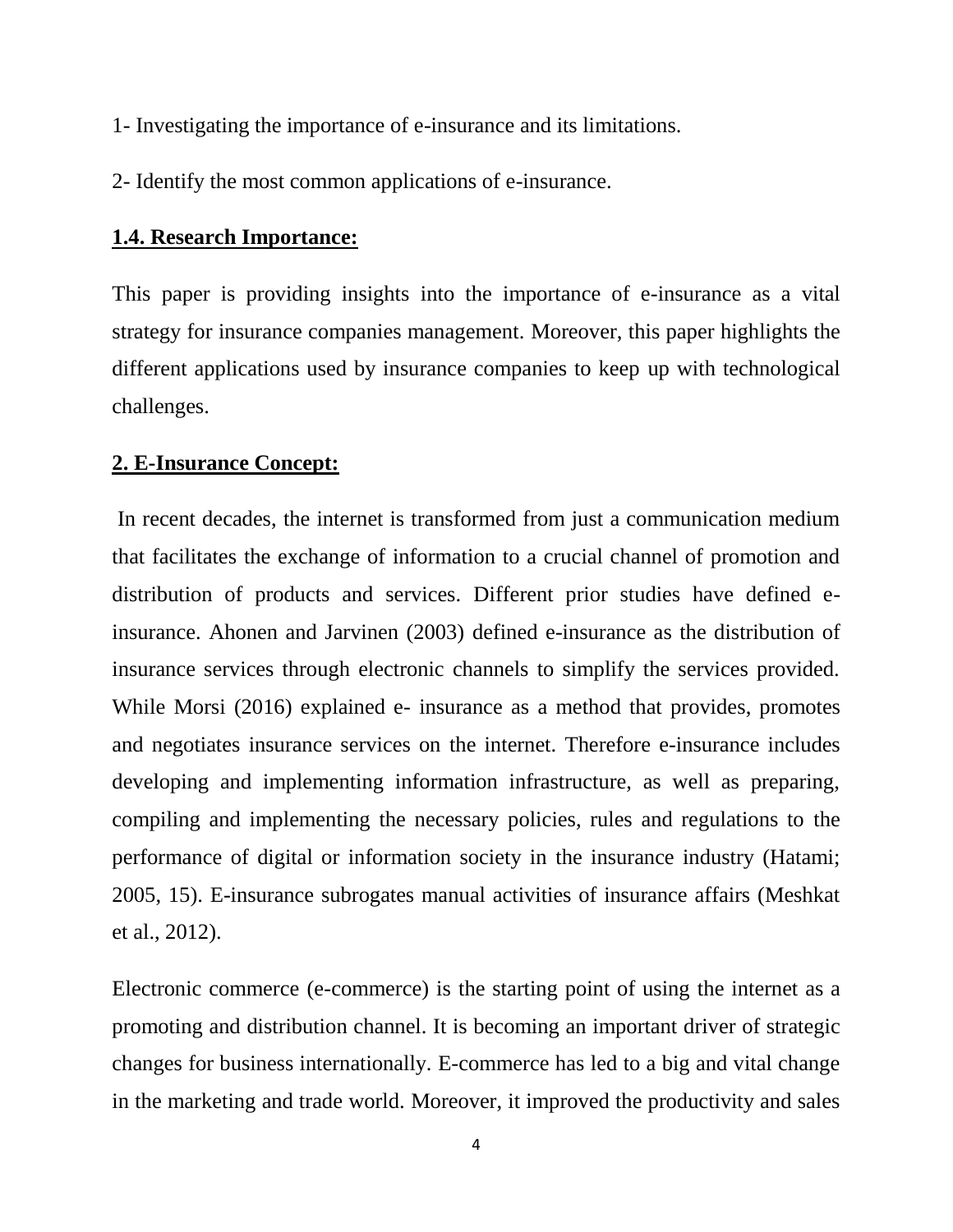levels of enterprises. Thus, e-commerce became a core part of economic growth in many countries. These reasons along with globalization and internationalization of trade markets are forcing insurance sector to cope with these changes and being more spirited to adopt technological methods. E-insurance is considered a fundamental part of e-commerce and has been considered extremely (Meshkat et al., 2012). Therefore, turning to e-insurance technology is an essential step for insurance companies.

The following graph shows the value of sales in USD using electronic channels in business activities from 2015 to 2020.



Note: includes products or services ordered using the internet via any<br>device, regardless of the method of payment or fulfillment; excludes travel and event tickets Source: eMarketer, Aug 2016

Source: available at https://www.emarketer.com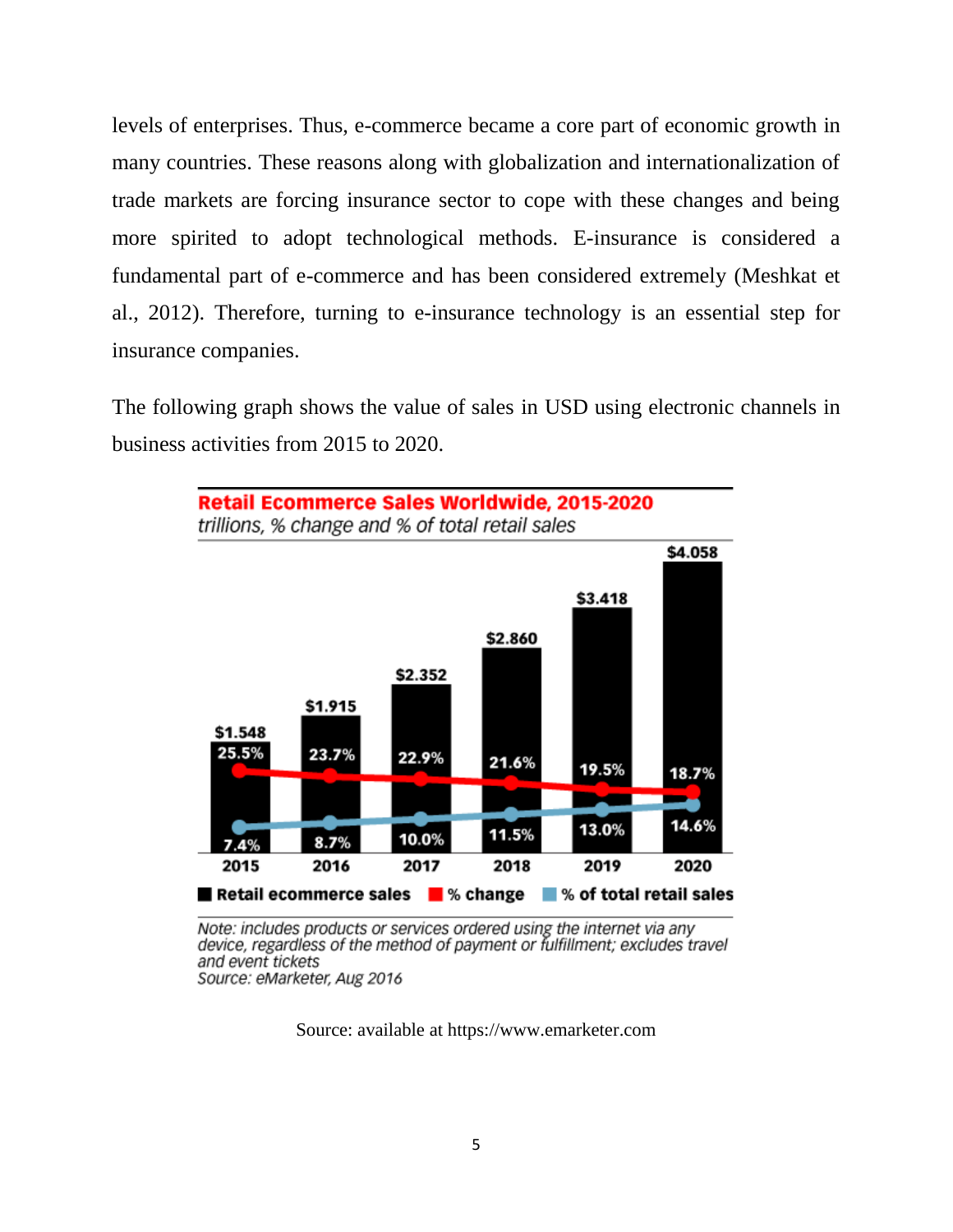The traditional system of insurance services relied on providing services either through an active channel by the insurance agent or through passive channels by newspapers, radio and television. Nowadays, different insurance companies automated their services and started to provide their insurance policies online.

E-insurance combine both methods to achieve more efficient and effective business. Due to busy daily lives, customers need more convenient and qualitative services that suits their time. Thus, high quality and lower prices products are not only what customers search for but also for speed communication and convenient services. Therefore, information technology became a dominant factor in determining production, planning and marketing strategies (Sekulovska, 2012). Einsurance is the result of this technological development. Insurance companies could not be incurious to these changes. Thus, insurance companies have to take the advantages of new technologies to get more competitive advantage.

A stream of insurance companies is now developing agile working environments using "hubs" and "labs" to bring more innovative strategies within their business. So that insurer can enrich the clients' experience and form strong relationships with them (Radwan,2018). Digitalization of insurance services and business agility will simplify and improve overall business activities. Applying high technologies and digital transformation will aid the insurance sector in facilitating procedures and increasing target customers, getting lower sales turnover and improving productivity level. Thereby, digital transformation is the desired strategy over the coming years.

#### **2.1. Advantages of e-insurance:**

Applying e-insurance technologies bring several significant opportunities and advantages such as:

6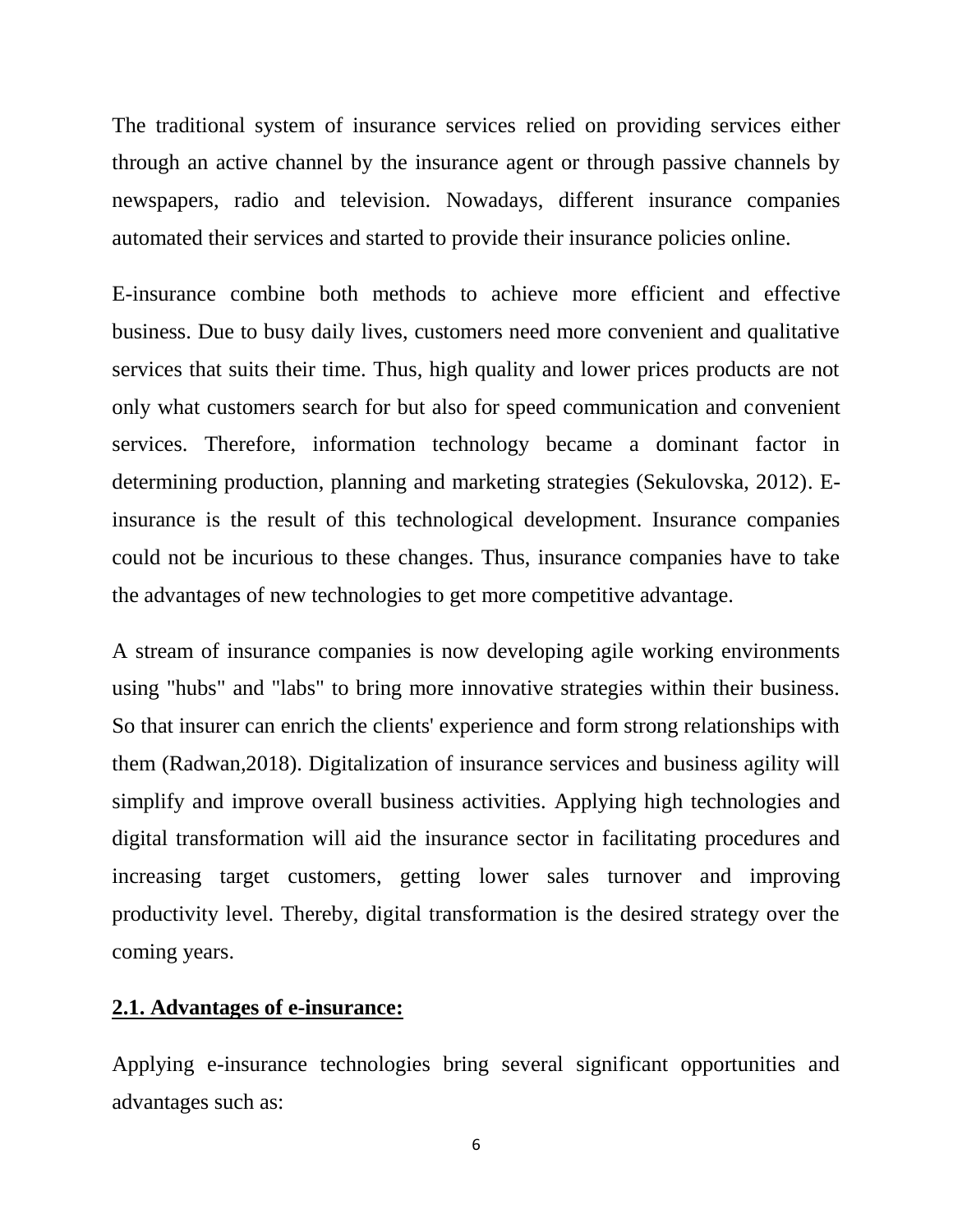#### 1**- Reducing the unneeded costs**

Online promotion for insurance services provides lower costs and time compared with traditional advertising methods. Meanwhile, automating insurance services would reduce administrative costs and improve managerial database by new customers. Cost reduction advantage of e-insurance would lead to a reduction in insurance premium which may encourage customers to buy more insurance. The following graph indicates the difference in cost saving using different distribution channels.



**Cost of Insurance for Different Channels of Distribution** 



#### 2**- Helping in expanding the target market**

Turning into a digital system allow insurance companies to expand and enter new markets with different cultures, ages and social levels.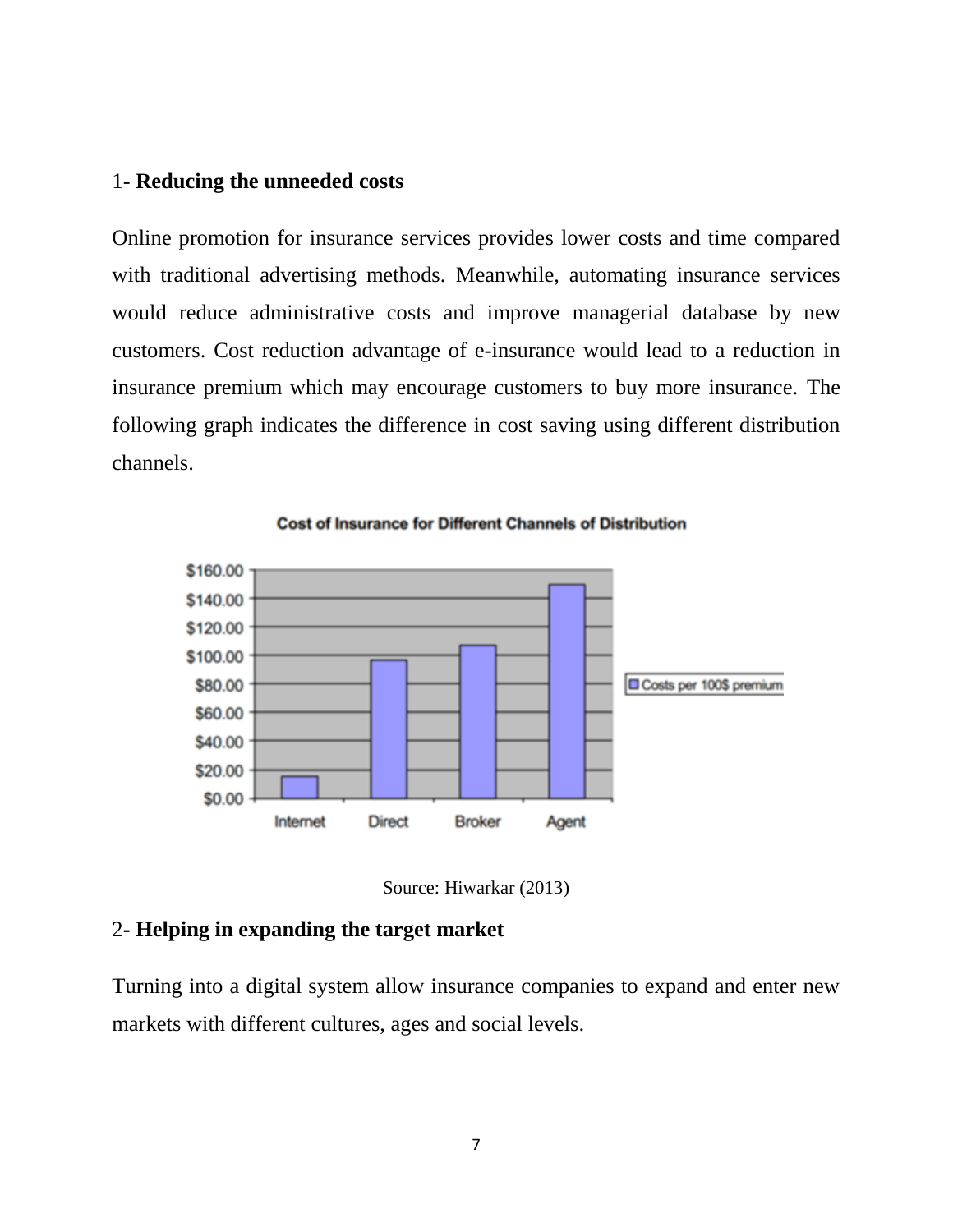#### 3**- Achieving more competitive advantage**:

Nowadays customers practice their daily activities using the internet including buying, selling and exchanging products and services. Thus, when insurance companies adopt and provide online services that facilitate easier, faster and less costly services would provide companies with competitive advantage.

#### 4- **Providing more qualitative insurance services**:

E-insurance allows insurance companies to improve the quality of services provided. E-insurance helps companies to provide faster and easy access services, thus satisfying more customers needs.

Radwan (2018) arranged the main advantages of the digital transformation of insurance services form Radwan's point of view in six key areas as follows:



Source: Radwan (2018), PP. 6

#### **2.2. Limitations of E-insurance:**

There are some restrictions that limit the usefulness of e-insurance. one of these restrictions is technical hurdles; it's hard to assure the reliability and security of network used. Limitation of specialized networks is another restriction to einsurance (Hiwarkar, 2013).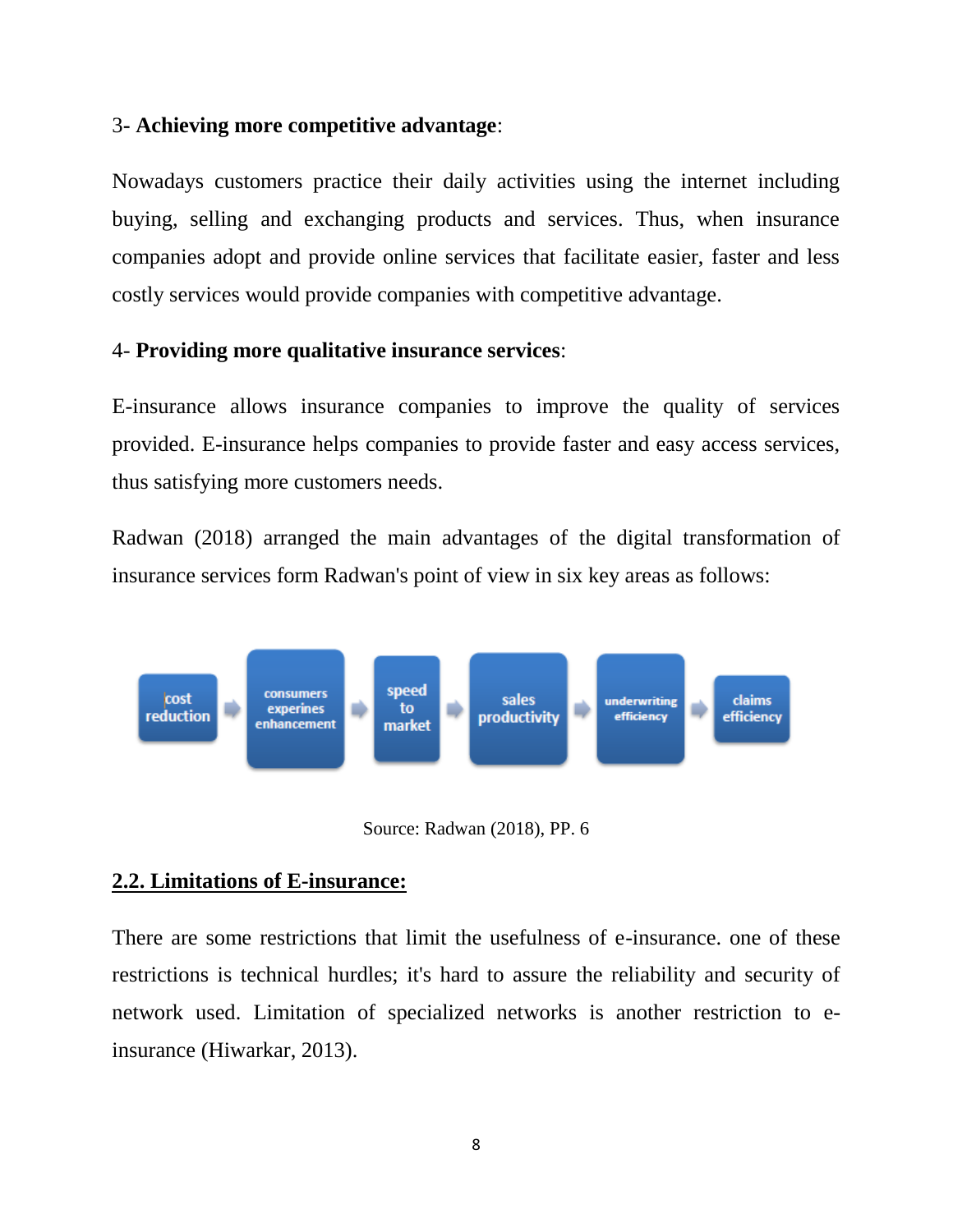To overcome these disadvantages, companies should provide a comprehensive presentation that facilitates the understandability of the services provided. Furthermore, clients can fill a questionnaire, send an email to ask for any question.

#### **2.3. Applications of E-insurance:**

Recently, several applications have been used by insurance companies as types of e-insurance systems such as:

#### **1- Electronic Penetration**

Electronic penetration is one of the main risks that threaten e-insurance. In recent years, different lawsuits have proceeded against electronic hacking. Electronic penetration is hacking someone's computers and getting confidential data so that hackers can extort the injured person and get a ransom from the victim. Hiwarkar (2013) defined Electronic penetration as exploiting computer systems of technology-based enterprises. Electronic penetration is known also as Cyberattacks or computer network attack. Cyber hackers use malignant code to change computer code, leading to disruptive consequences to companies.

No doubt that a lot of losses resulting from these electronic hacking such as losing millions of dollars, a huge reduction in stock prices, data destruction and harming the reputation of the firm. The year 2018 has witnessed large security breakthroughs leaking data to millions of users. British Airways, Facebook website, Aadhaar, Quora website, Airaner Ryanair company, Orange company, target company are different companies that have been affected by a hack on their websites and lost millions of dollars.

According to results from a cybersecurity survey that was presented by BIMCO, Fair play and ABS Advanced Solutions in September 2018, more than a fifth of the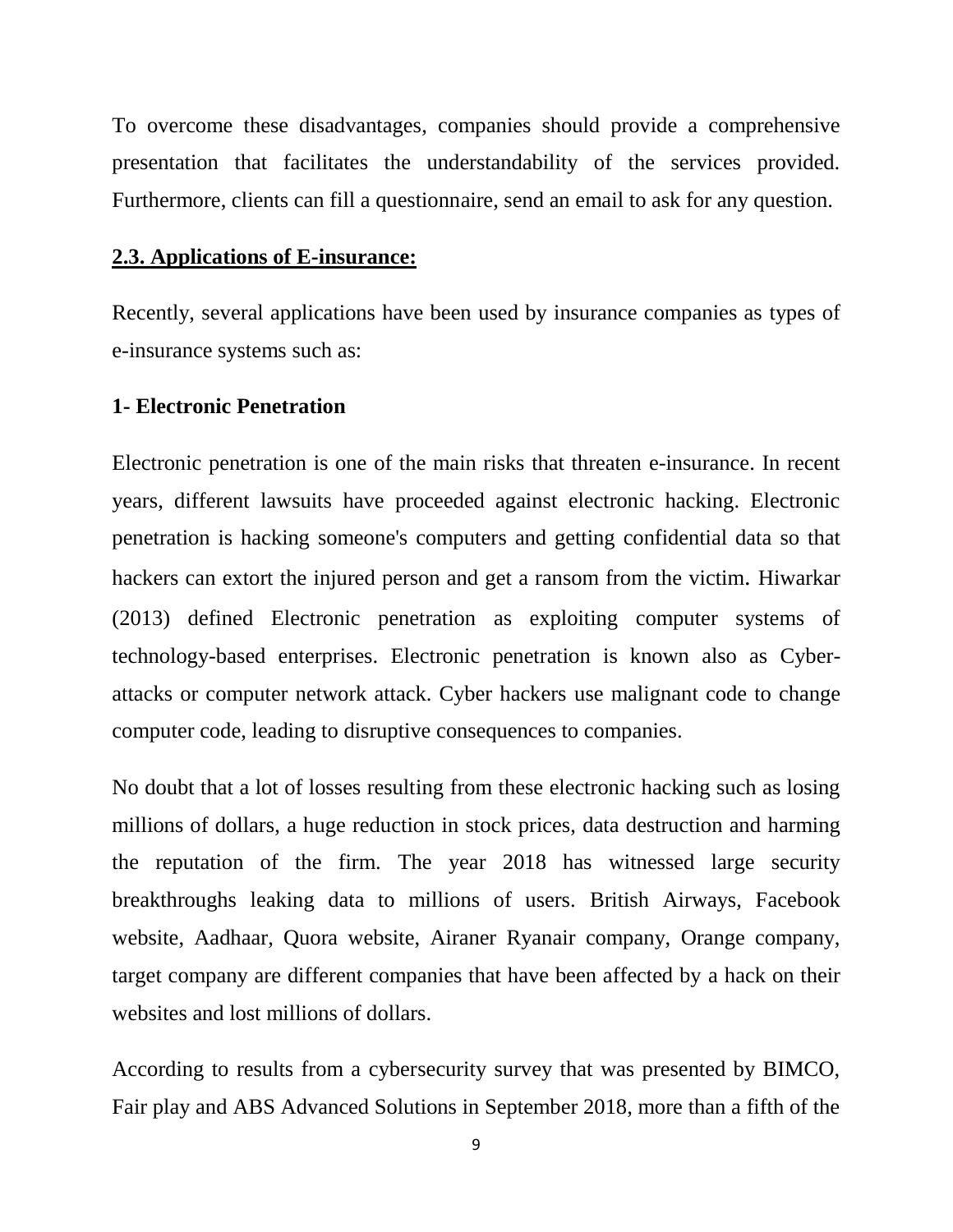respondents had been a victim of a cyber attack. 27% had never received a cybersecurity training, while only about 50% of the respondents had a business continuity plan in place (Yarchak, 2018).

The United States Coast Guard (USCG) released a Cyber Strategy guidance document in June 2015. This document illustrates the agency's vision for operating in the cyber insurance and presents the agency's goals and objectives for its three stated strategic priorities: defending cyberspace, enabling operations and protecting infrastructure (Yarchak, 2018). In December 2016, the USCG published a cybersecurity policy concerning the criteria and process for reporting of suspicious activity and breach of security and added cyber security to the list of security items covered by the 2002 Maritime Transportation Security Act (MTSA). The policy determined penalties of up to USD 25,000 per cyber preparedness violation. In mid-July 2017, the USCG announced a request for public comments to its Navigation and Vessel Inspection Circular (NVIC) 05-17: "Guidelines for addressing cyber risks at MTSA regulated facilities" (Yarchak, 2018).

Thus, demand for protection and securing companies information increased, and cyber insurance became a necessity. Cyber insurance is a type of e-insurance that is used to protect the business from internet penetration risks. Although electronic penetration ways are changing every day, experts expect that cyber insurance is going to increase through the next few years. The cybersecurity insurance market is expected to grow by 25.4% during the period from 2018 to 2023. Price Water House Coopers expects that cyber insurance will reach 7.5 billion dollars in 2025, while Allianz company expects that e-insurance will reach 20 billion dollars in the same year. Nevertheless, in Egypt cyber insurance still not widespread in the insurance market.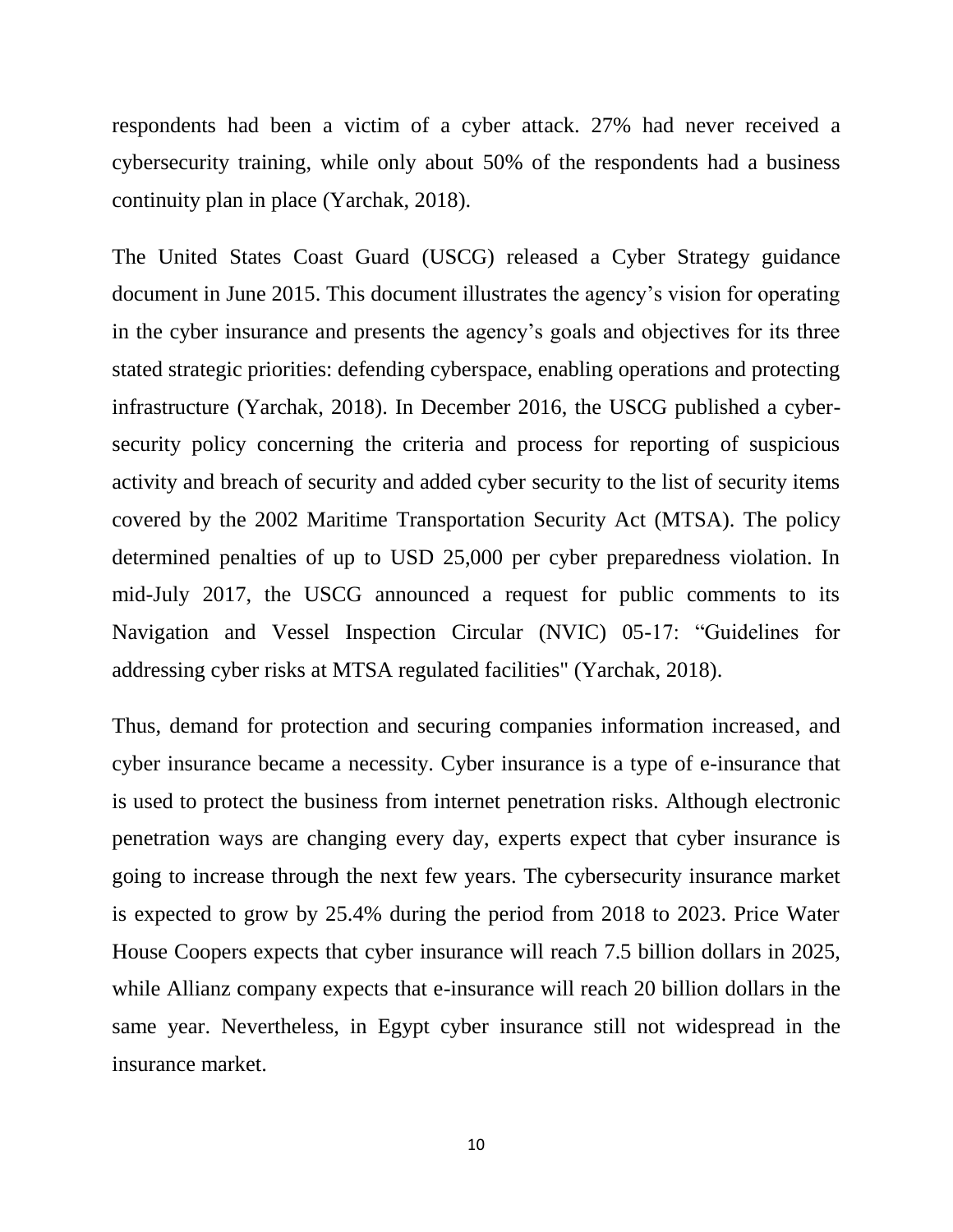The following graph indicates the expected increase in cyber insurance premiums from 2002 to 2020 according to PWC.



Source: IFE (2019)

#### 2**- Electronic marketing of insurance policies:**

Nowadays, insurance companies provide different services using online methods such as electronic marketing and mobile applications. Research results demonstrated that electronic marketing using social networks improved the efficiency of marketing by 63% compared with other traditional methods (Saeed, 2012).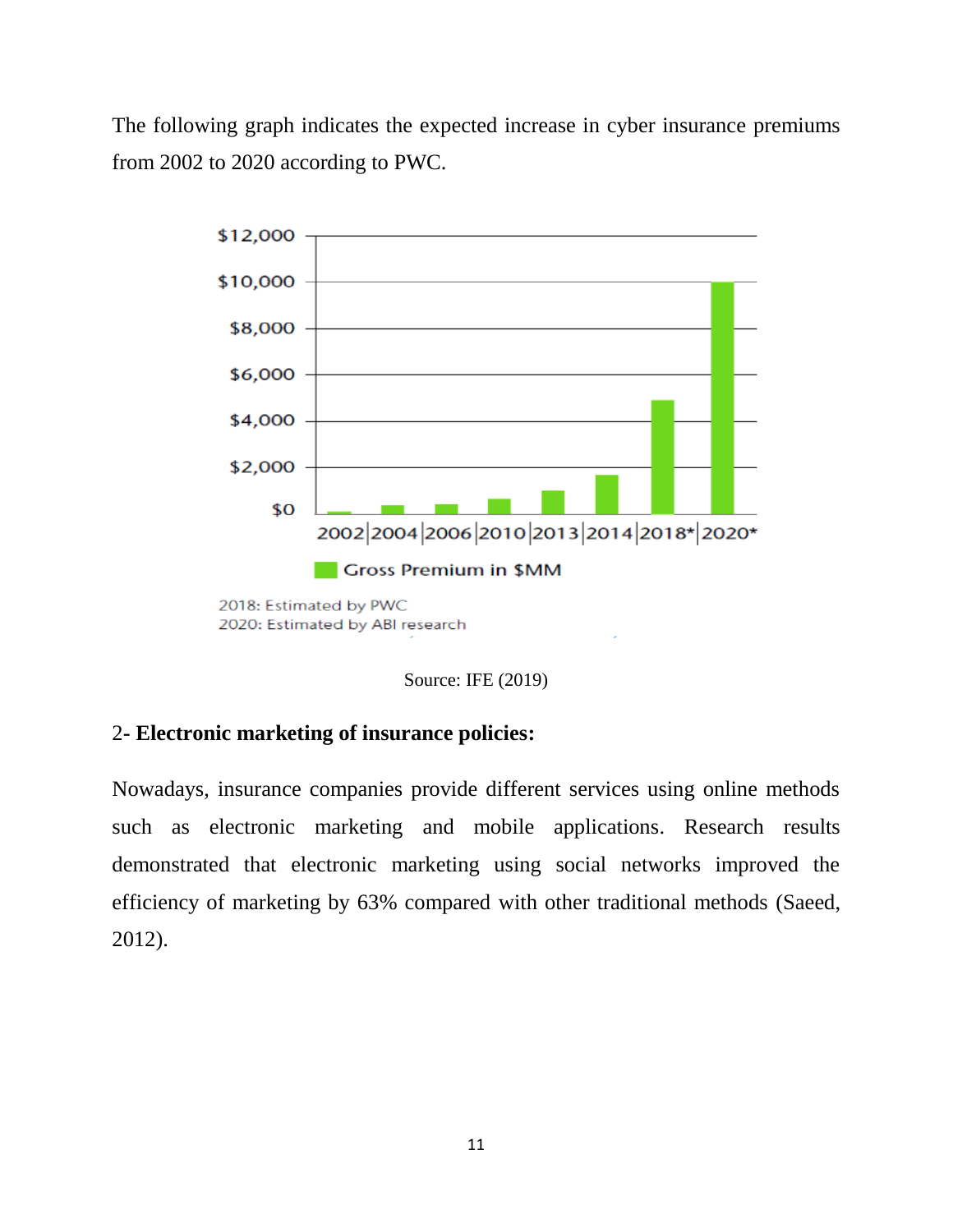#### **3- Insurtech:**

Insurtech is the transformation of insurance services to electronic insurance by adopting new technologies to simplify insurance policies and increase competitive advantage. Insurtech is the insurance of the future (Radwan, 2018). The most common examples of insurtech are monitoring devices used in cars, Wearable activity trackers and mobile applications such as TRUDI and policy buddy .

68% of insurance companies are dealing with insurtech and have changed their strategies to address the upcoming challenges and turning these challenges into opportunities that improve insurance services (Yarchak, 2018).

The insurtech market forecast determined the value of the global insurtech market revenues at 532.7 million in 2018 and it is expected to reach \$1,119.8 million by 2023. The insurtech market forecast demonstrated also that North America is the highest country that adopts Insurtech strategies. North America offers flexible and customized insurance for health, property, and others encouraging clients to choose the most suitable insurance plans for them.

The following graph demonstrates the most common advantages of using insurtech technology by insurance sector and all other sectors.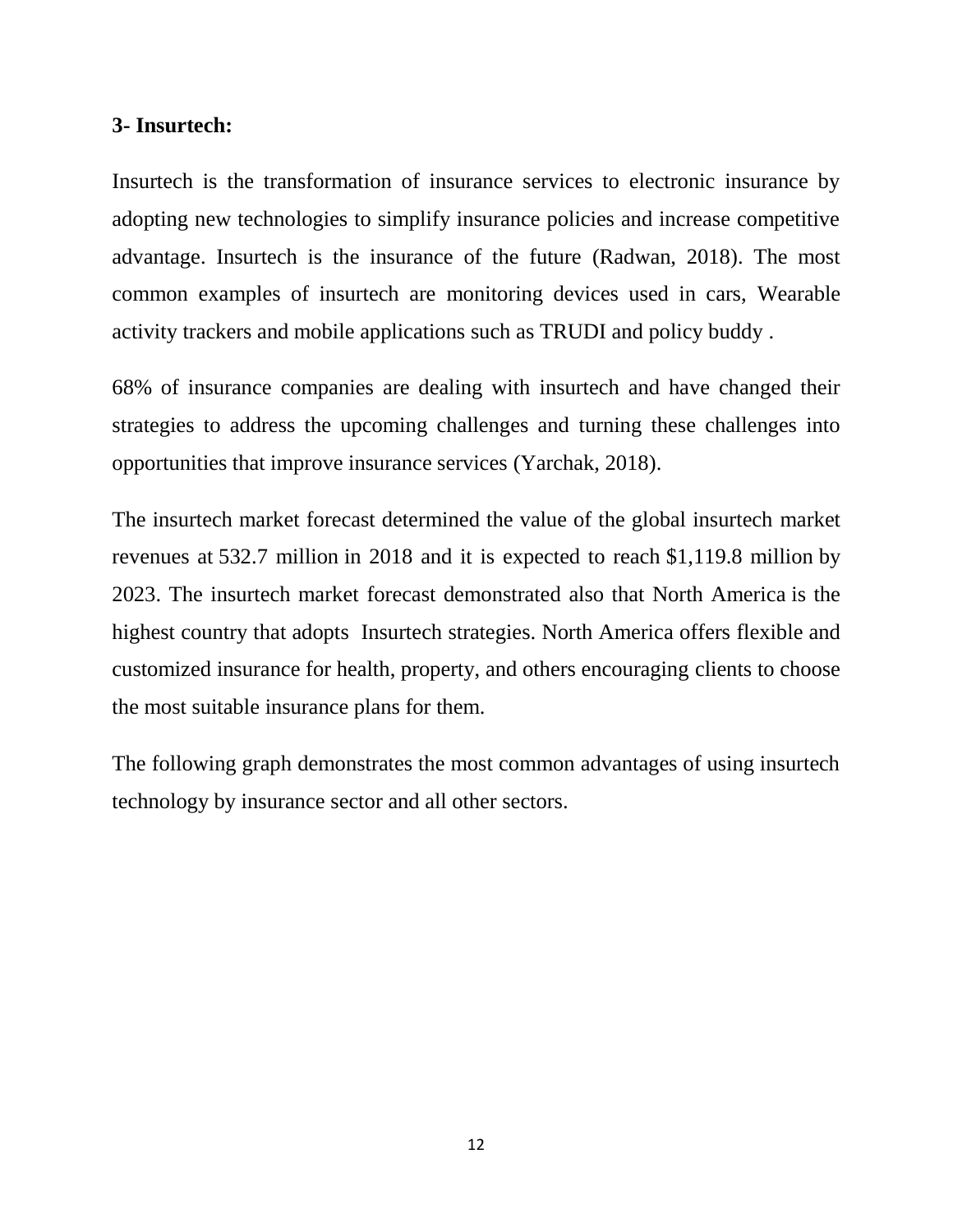

Source: PWC Global FinTech Survey (2016)

#### **4- Blockchain technology:**

In recent decade there has been a large growth of a decentralized economy that could largely change business in the near future. In2017 the world has witnessed a year of cryptocurrencies and high increase in prices, thus blockchain technology has appeared.

Blockchain has become a safe method that keeps a record of events for both parties as it cannot be deleted or modified. So that, ideas and concepts which were difficult to realize in the past could be developed now. Blockchain is an independent technology that does not require brokerage operations, so there is no probability of manipulation by anyone.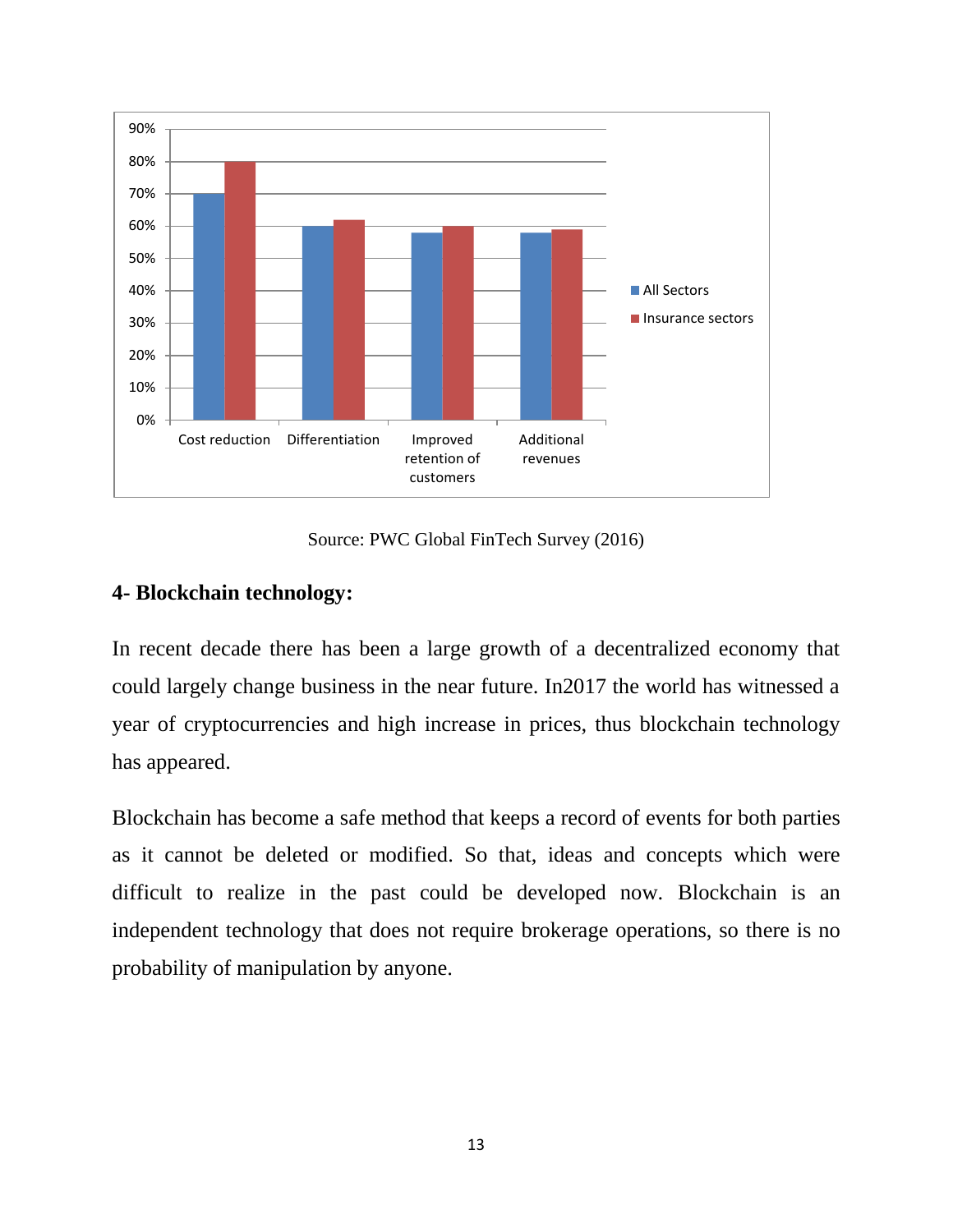#### **5- Digitalization in Insurance**

Recently, the world has witnessed a huge revolutionary transformation in the insurance industry. Bain & Company in a collaboration with Google have identified seven key technologies; virtual reality, infrastructure and productivity, online sales technologies, the Internet of Things, advanced analytics, machine learning, and distributed ledger. These technologies are considered a grace for consumers because they provide better service, high quality, more opportunities and lower prices. Almost 6.4 billion devices are connected to the internet, so digitalizing insurance services would make significant opportunities in product segmentation, fasten premium growth (Radwan, 2018). Bain and Google shows that a prototypical P&C insurer in Germany that implemented these technologies could increase its revenues by up to 28% within five years, reduce claims payouts by as much 19% and cut administration costs by as much as 72%

#### **3. Supervision Authority:**

There is a significant increase in e-insurance awareness in Egypt thanks to efforts of the Insurance Federation of Egypt. The Insurance Federation of Egypt announced that insurance sector share in GDP by 1% and it is expected to increase to 3% by 2023, thus encouraged Egyptian insurance companies to adopt new technologies to attract more customers and improve overall productivity (IFA, 2019).

Egyptian Financial Regulatory Authority (FRA) in collaboration with Insurance Federation of Egypt studied and issued several regulations and rules that control einsurance. Different legislations have been issued by FRA concerning e-insurance such as legislation no. 122 in the year 2015; no. 1008 in the year 2018; no. 1128 in 2018. All these legislations and decisions state that each company must obtain the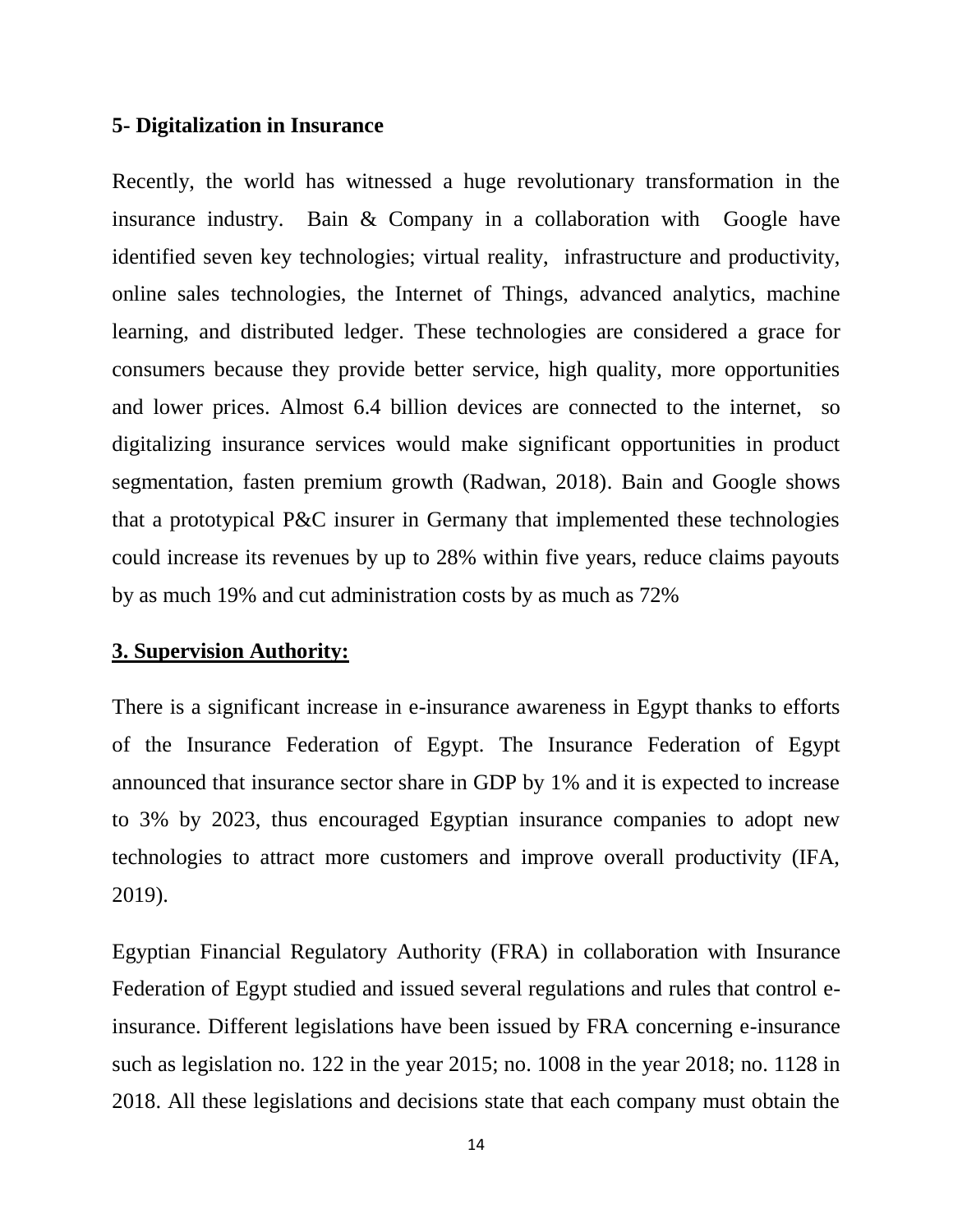authority's approval to provide insurance services through electronic channels such as mobile applications.

FRA also identified types and validity of different e-insurances policies to be online promoted and provided such as compulsory civil liability insurance policies, travel insurance policies, micro insurance policies and personal accident insurance policies. Furthermore, FRA demonstrated that insurance companies are obligated to provide a comprehensive presentation and explanation of insurance policies that announced on companies' websites. Moreover, FRA imposed insurance companies to provide contact methods to respond to clients inquiries, companies should provide phone number and available emails to answer customers questions.

#### **4. Conclusion:**

Recently, technology plays a dominant role in all businesses. E-commerce is becoming a core part of succeeding any company. Thus, it is important than ever for companies' management to adopt different technologies that protect and grow their companies. The insurance sector has a fundamental role in backing sustainable development. Therefore, insurance companies had to face daily technological challenges to protect government and customers form potential losses. E-insurance is a wide expression that has been used in recent years to facilitate insurance services and improve the efficiency of insurance companies. Einsurance is providing insurance services through online or electronic channels, including promotion, payments, negotiation of insurance policies. There are several advantages of e-insurance such as reducing the unneeded cost of underwriting and administrative costs. Entering and expanding to new markets, facilitating insurance services, achieving competitive advantages are other advantages of e-insurance.

15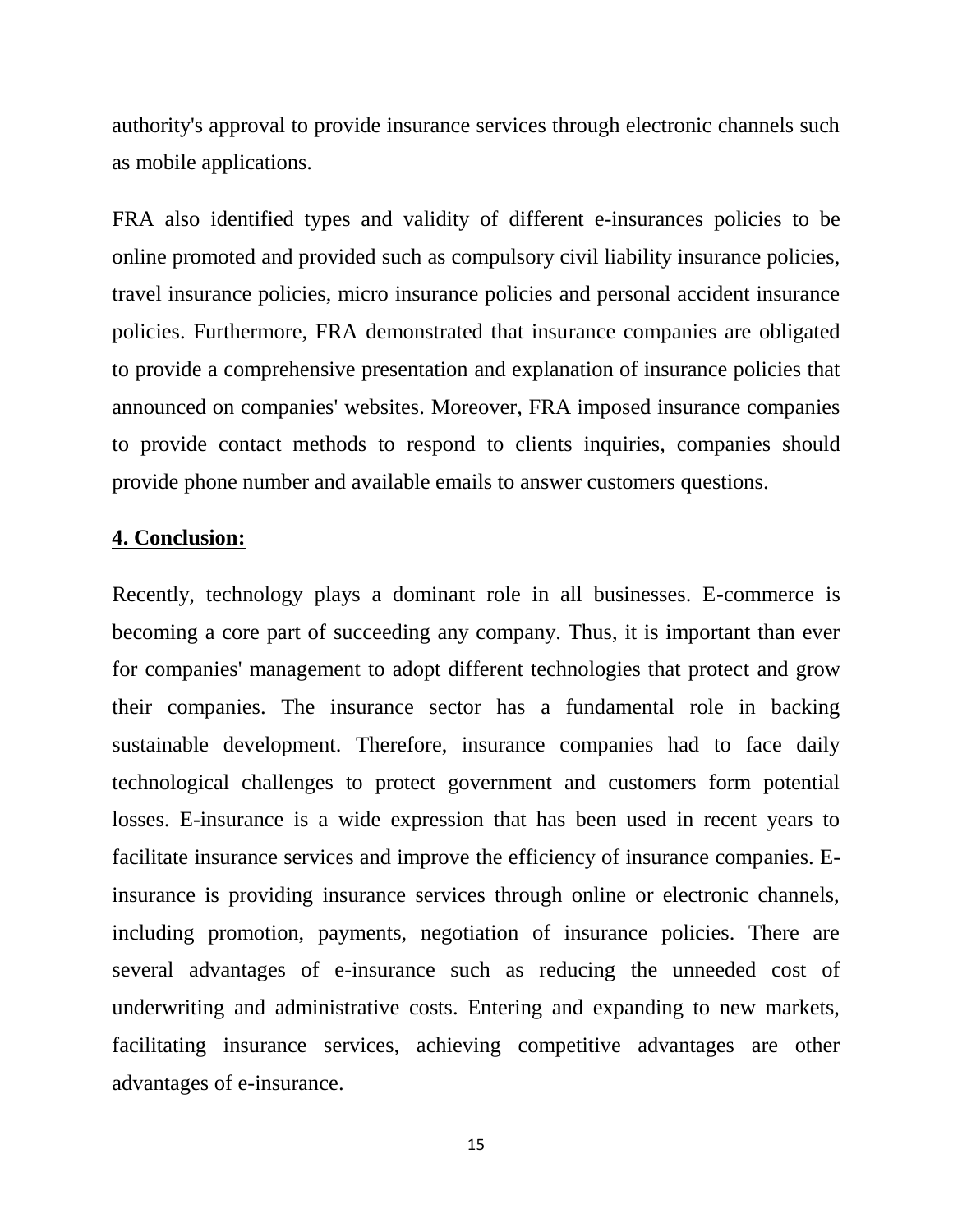Furthermore, there are different applications of e-insurance such as cyber insurance, electronic marketing, insurtech, internet of things and block chain technology. Cyber insurance is a type of e-insurance that is used to protect the business from electronic penetration risks. A cyber attack can have several implications relevant to insurance: loss of property, business interruption, loss of production, loss of data and loss of reputation. Insurtech is the transformation of insurance services to electronic insurance by adopting new technologies to simplify insurance policies and increase competitive advantage. The most common examples of insurtech are monitoring devices used in cars, Wearable activity trackers and mobile applications such as TRUDI and policy buddy. Finally, Egyptian Financial Regulatory Authority (FRA) in collaboration with Insurance Federation of Egypt studied and issued several regulations and rules that control einsurance.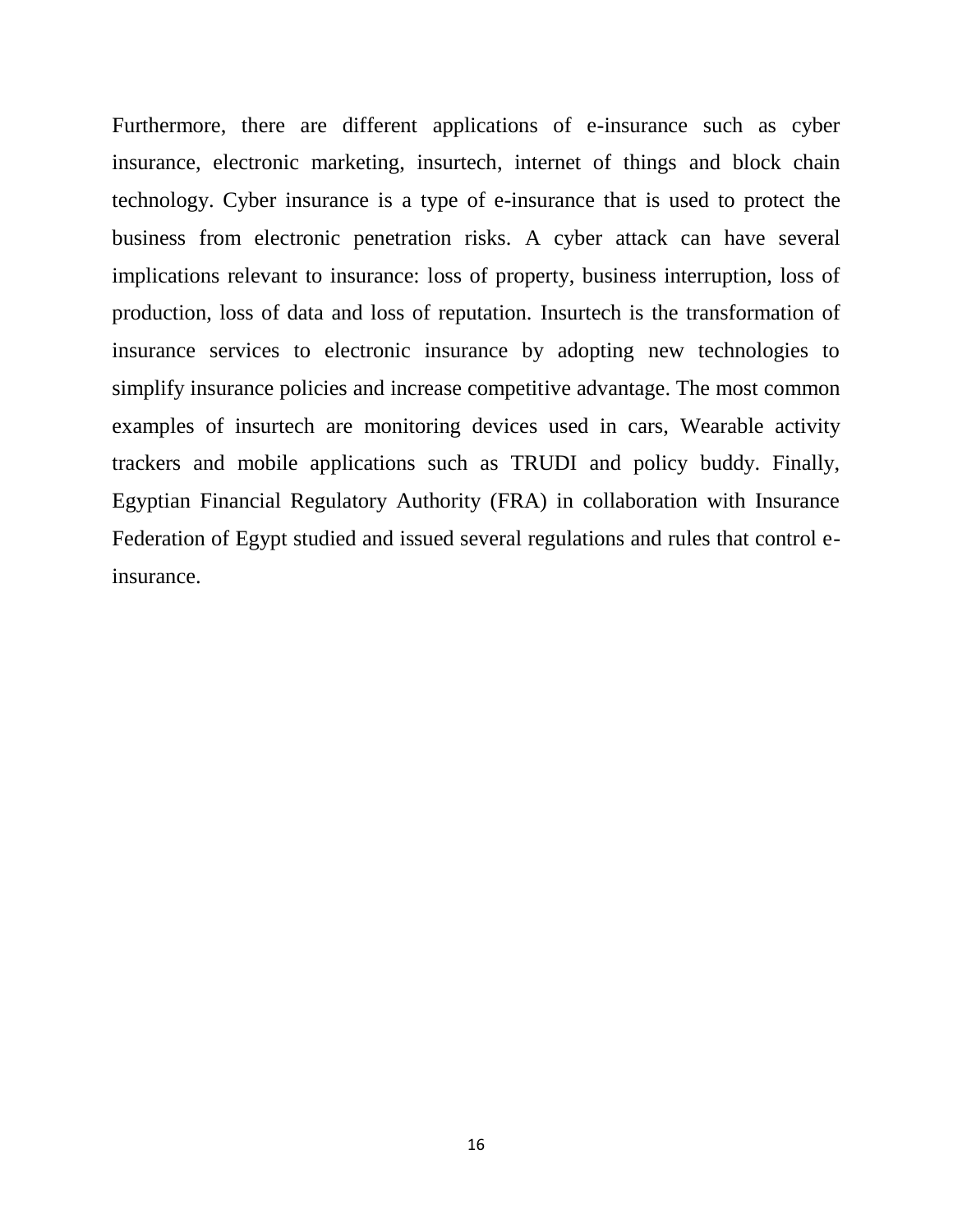#### **References**:

- Arora, A., 2003. E-Insurance: Analysis of the Impact and Implications of Ecommerce on the Insurance Industry. PHD thesis, Cass Business School, available at:  $\alpha$  at:  $\alpha$  at: http://citeseerx.ist.psu.edu/viewdoc/download?doi=10.1.1.132.173&rep=rep1&t ype=pdf
- Hiwarkar, T., 2013. E-Insurance: Analysis of the Collision and Allegation of E-Commerce on the Insurance and Banking*. Journal of Business Management & Social Sciences Research*, 2(6), PP. 457-470.
- Meshkat, L., Farkhondehnia, F, Bagheri, Z., Alihoseini, o. and Sanayeiatak, S., 2012. Electronic Insurance and its application in e-commerce. *Journal of Contemporary Research in Bsiness*. 4(8).
- Radwan, A., 2018. Global trends in insurance industry and best practice in 2018. (online) available at: https://www.ey.com/Publication/vwLUAssets/ey-globalinsurance-trends-analysis-2018/\$File/ey-global-insurance-trends-analysis-2018.pdf.
- Saeed, I., 2012. Electronic Technology and its Impact on Performance in the Insurance Sector in Egypt. Unpublished Master Thesis. Cairo University.
- Sekulovska, M., 2012. Internet Business Models For E-Insurance and Conditions in Republic of Macdonia. *Procedia - Social and Behavioral Sciences*, 44, PP. 163-168.
- Yarchak, C., 2018. Insurance Will Never Be The Same Again. (online)